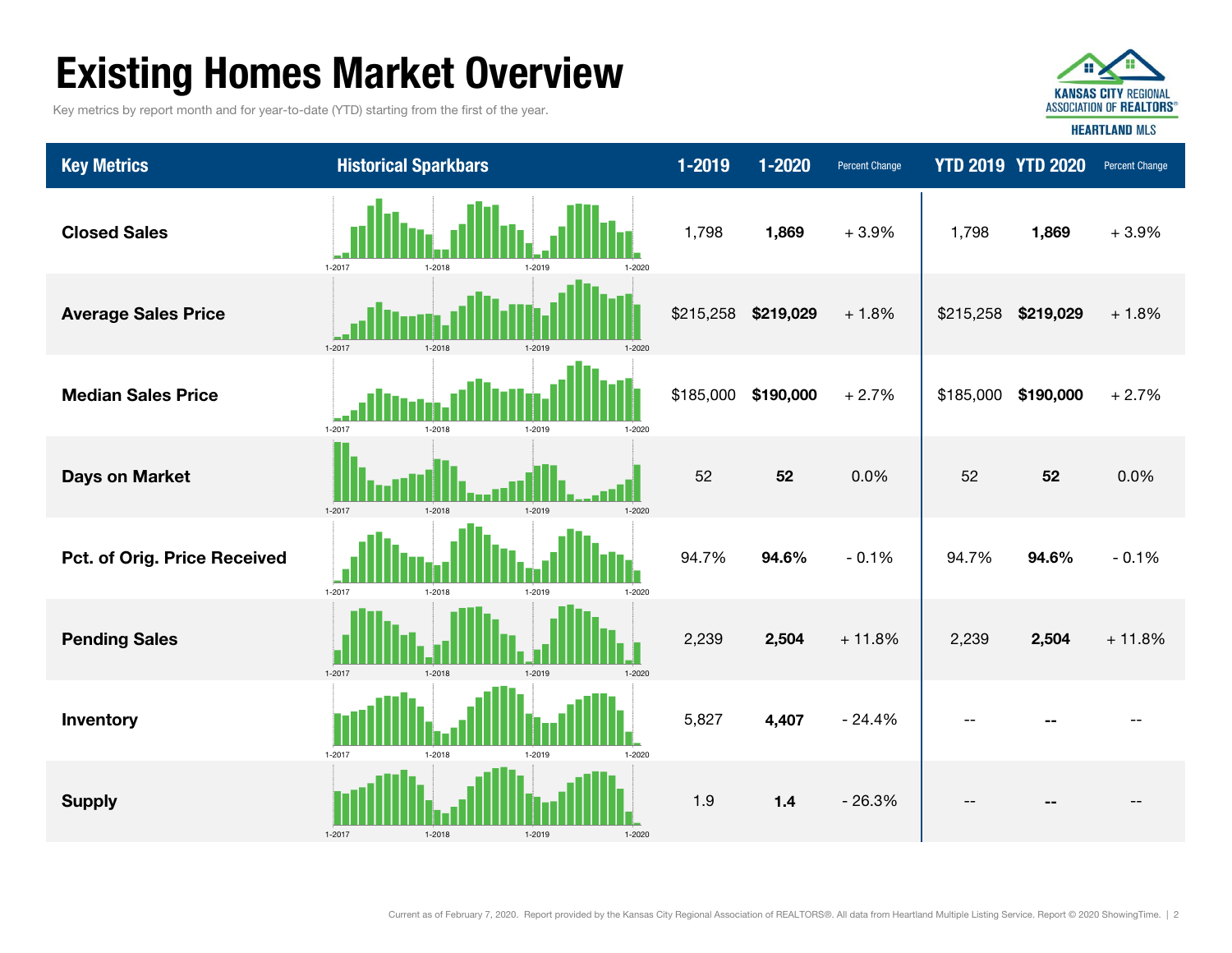### New Homes Market Overview

Key metrics by report month and for year-to-date (YTD) starting from the first of the year.



**HEARTLAND MLS** 

Key Metrics **Examples Transfer Change 1-2019 1-2019** 1-2020 Percent Change YTD 2019 YTD 2020 Percent Change Closed Sales219224 + 2.3% 219 224 + 2.3% 1-2017 1-2018 1-2019 1-2020 Average Sales Price **1. 2006. In the Saudio Contract of the Saudio Contract Average Sales Price** + 8.7%  $\parallel$  \$395,588 \$429,822 + 8.7% 1-2017 1-2018 1-2019 1-2020 Median Sales Price $$349,950$   $$380,425$   $+8.7\%$  | \$349,950  $$380,425 + 8.7\%$ 1-2017 1-2018 1-2019 1-2020 Days on Market **127** 131 **127** 131 **127** 131 **127** 131 **127** 131 + 3.1%1-2017 1-2018 1-2019 1-2020 **Pct. of Orig. Price Received 101.0% 101.0 | 101.0 | 101.0 | 101.0 | 101.0 | 101.0 | 101.0 | 101.0 | 101.0 | 1** 100.8% - 0.2% 1-2017 1-2018 1-2019 1-2020 Pending Sales 276 378 + 37.0% 276 378 + 37.0%1-2017 1-2018 1-2019 1-2020 Inventory 2,202 1,845 - 16.2% -- -- - п 1-2017 1-2018 1-2019 1-2020 Supply 6.6 5.9 - 10.6% -- -- -- 1-20171-2018 1-2019 1-2020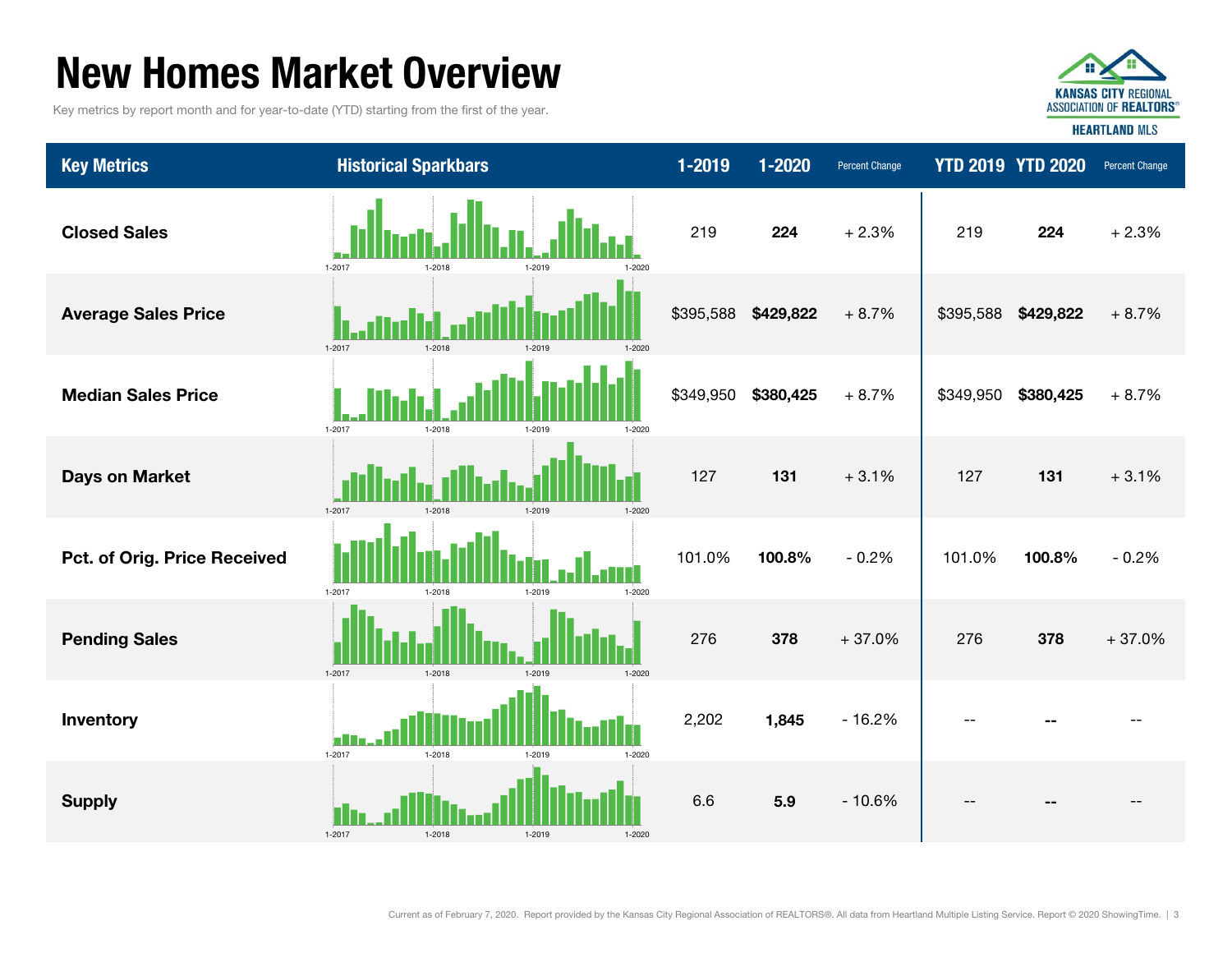### Closed Sales

A count of the actual sales that closed in a given month.





#### Change New Homes Year-Over-Year Change 1,954 -2.3% 231 -15.4% 2,577 -8.2% 288 -28.2% Apr-2019 2,953 -3.5% 365 +2.8% May-2019 3.848 -0.9% 418 -8.5% 3,902 -2.5% 379 -15.8%  $3,873 +2.4\%$  334 -4.8% Aug-2019 3,851 -0.2% 354 +4.1% Sep-2019 3,111 +3.8% 274 +7.0% 3,200 +4.8% 302 -7.6% 2,713 -3.3% 267 -17.8% 2,764 +22.3% 304 +19.2%  $1.869 +3.9\%$  224 +2.3%

#### Historical Closed Sales by Month



Current as of February 7, 2020. Report provided by the Kansas City Regional Association of REALTORS®. All data from Heartland Multiple Listing Service. Report © 2020 ShowingTime. | 5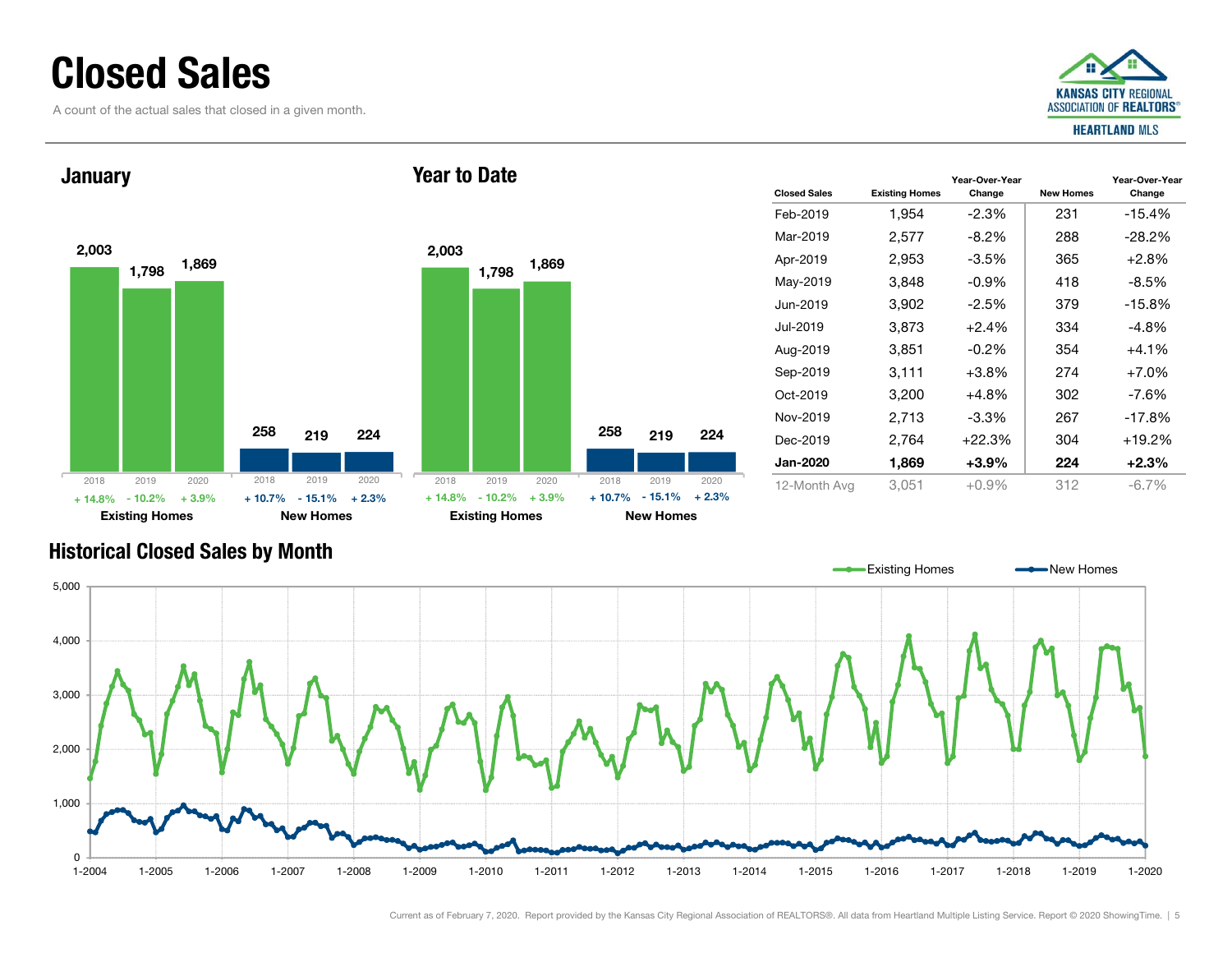### Average Sales Price

Average sales price for all closed sales, not accounting for seller concessions, in a given month.



**January** 

#### Year to Date



| Avg. Sales Price | <b>Existing Homes</b> | Year-Over-Year<br>Change | <b>New Homes</b> | Year-Over-Year<br>Change |  |
|------------------|-----------------------|--------------------------|------------------|--------------------------|--|
| Feb-2019         | \$207,219             | $+5.2%$                  | \$392,222        | +11.7%                   |  |
| Mar-2019         | \$221,312             | $+4.5%$                  | \$388,044        | $+4.3%$                  |  |
| Apr-2019         | \$231,648             | $+6.4\%$                 | \$396,905        | $+6.5%$                  |  |
| May-2019         | \$240,379             | $+5.1%$                  | \$400,956        | $+4.1%$                  |  |
| Jun-2019         | \$245,657             | $+5.4%$                  | \$413,309        | $+4.6%$                  |  |
| Jul-2019         | \$241,749             | $+5.8%$                  | \$424,936        | $+8.1%$                  |  |
| Aug-2019         | \$238,526             | $+5.9%$                  | \$427,708        | $+4.9%$                  |  |
| Sep-2019         | \$230,190             | $+8.4%$                  | \$411,511        | $+2.1%$                  |  |
| Oct-2019         | \$225,430             | $+2.8\%$                 | \$404,807        | $-2.1\%$                 |  |
| Nov-2019         | \$228,205             | $+4.1%$                  | \$450,072        | $+11.8%$                 |  |
| Dec-2019         | \$230,695             | $+5.4\%$                 | \$430,298        | $+1.7%$                  |  |
| <b>Jan-2020</b>  | \$219,029             | $+1.8%$                  | \$429,822        | $+8.7\%$                 |  |
| 12-Month Avg*    | \$220,654             | $+5.2%$                  | \$392,023        | $+5.5%$                  |  |

\* Avg. Sales Price for all properties from February 2019 through January 2020. This is not the average of the individual figures above.



Historical Average Sales Price by Month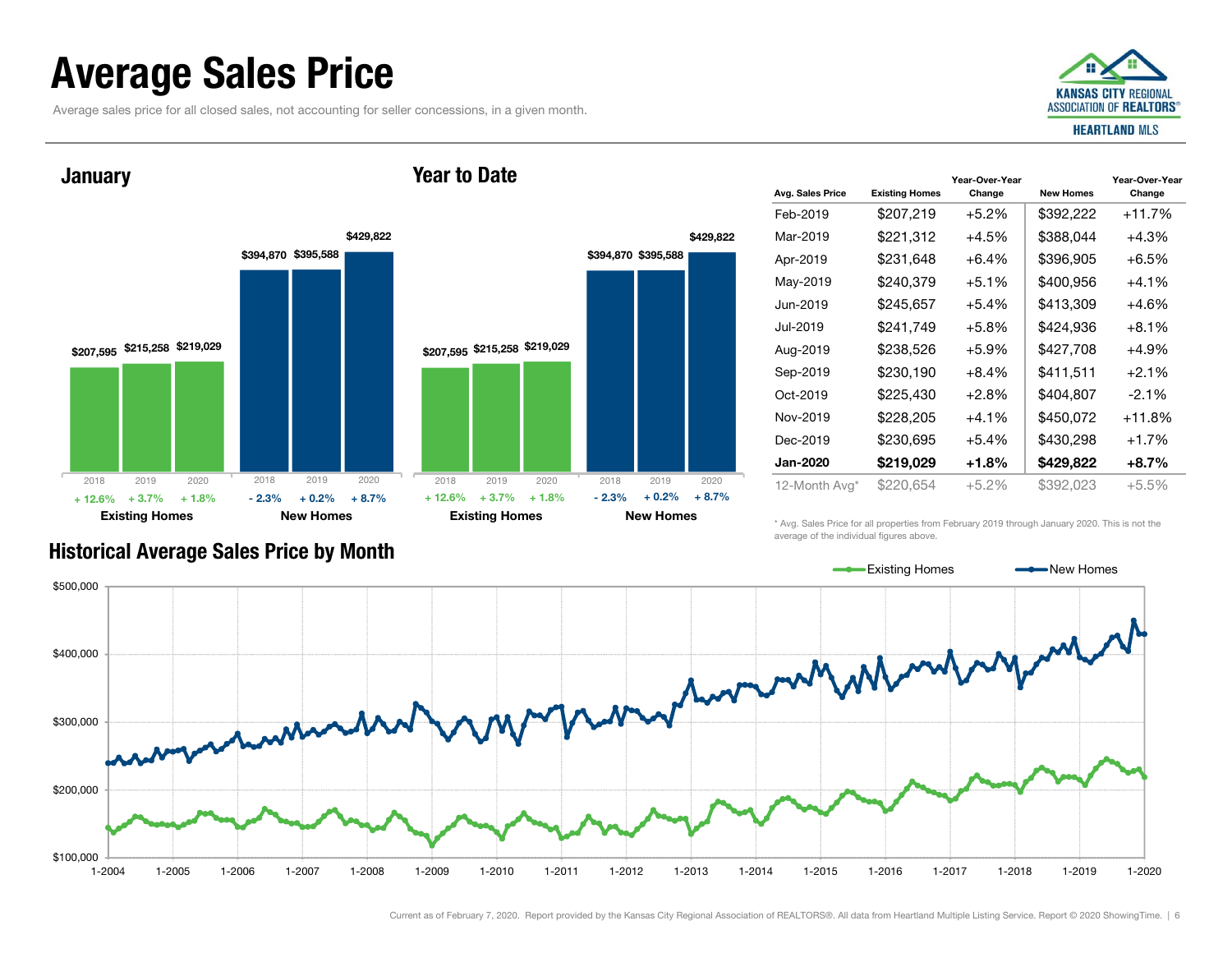### Median Sales Price

Point at which half of the sales sold for more and half sold for less, not accounting for seller concessions, in a given month.



Year-Over-Year Change

# \$174,950 \$185,000 \$190,000 \$358,432 \$349,950 \$380,425 **January**

2018

2019 2020

Year to Date

2018



\* Median Sales Price for all properties from February 2019 through January 2020. This is not the average of the individual figures above.



Existing Homes New Homes

### Historical Median Sales Price by Month

2019 2020

2018

Existing Homes New Homes

Current as of February 7, 2020. Report provided by the Kansas City Regional Association of REALTORS®. All data from Heartland Multiple Listing Service. Report © 2020 ShowingTime. | 7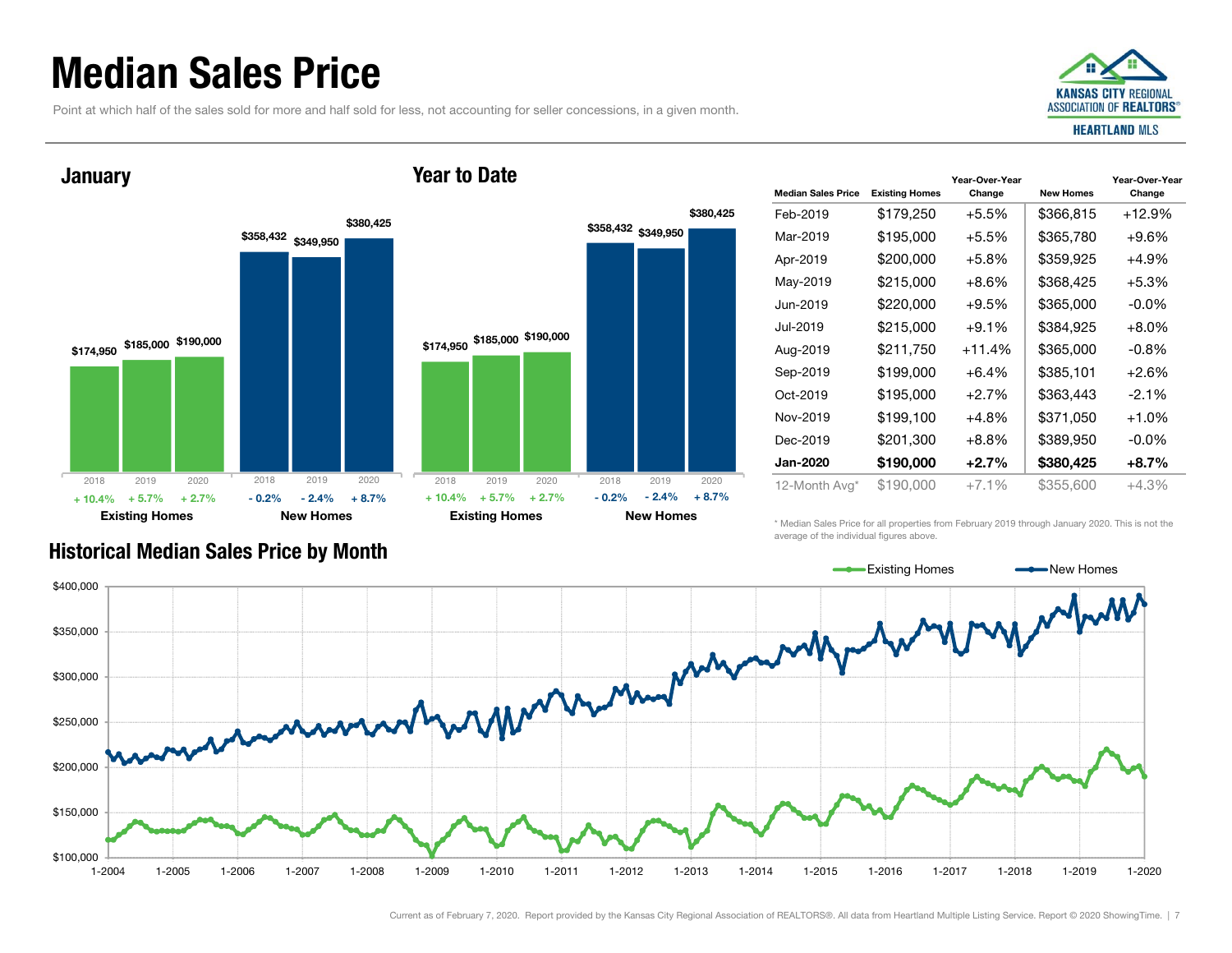### Days on Market Until Sale

Average number of days between when a property is listed and when an offer is accepted in a given month.





| Days on Market  | <b>Existing Homes</b> | Year-Over-Year<br>Change | <b>New Homes</b> | Year-Over-Year<br>Change |  |
|-----------------|-----------------------|--------------------------|------------------|--------------------------|--|
| Feb-2019        | 52                    | $-5.5\%$                 | 142              | $+15.4%$                 |  |
| Mar-2019        | 52                    | $+2.0%$                  | 153              | $+13.3%$                 |  |
| Apr-2019        | 43                    | $+2.4%$                  | 150              | $+5.6\%$                 |  |
| May-2019        | 34                    | $-2.9\%$                 | 177              | $+24.6%$                 |  |
| Jun-2019        | 31                    | $-8.8\%$                 | 157              | $+25.6\%$                |  |
| Jul-2019        | 32                    | $-5.9\%$                 | 145              | $+28.3%$                 |  |
| Aug-2019        | 34                    | $-8.1\%$                 | 142              | $+19.3%$                 |  |
| Sep-2019        | 36                    | -5.3%                    | 140              | $+3.7%$                  |  |
| Oct-2019        | 37                    | $-11.9%$                 | 144              | $+23.1%$                 |  |
| Nov-2019        | 40                    | $-4.8%$                  | 120              | $+8.1\%$                 |  |
| Dec-2019        | 43                    | $-8.5%$                  | 125              | $+15.7\%$                |  |
| <b>Jan-2020</b> | 52                    | $0.0\%$                  | 131              | $+3.1%$                  |  |
| 12-Month Avg*   | 41                    | $-5.1%$                  | 126              | $+16.0%$                 |  |

#### Historical Days on Market Until Sale by Month

\* Days on Market for all properties from February 2019 through January 2020. This is not the average of the individual figures above.

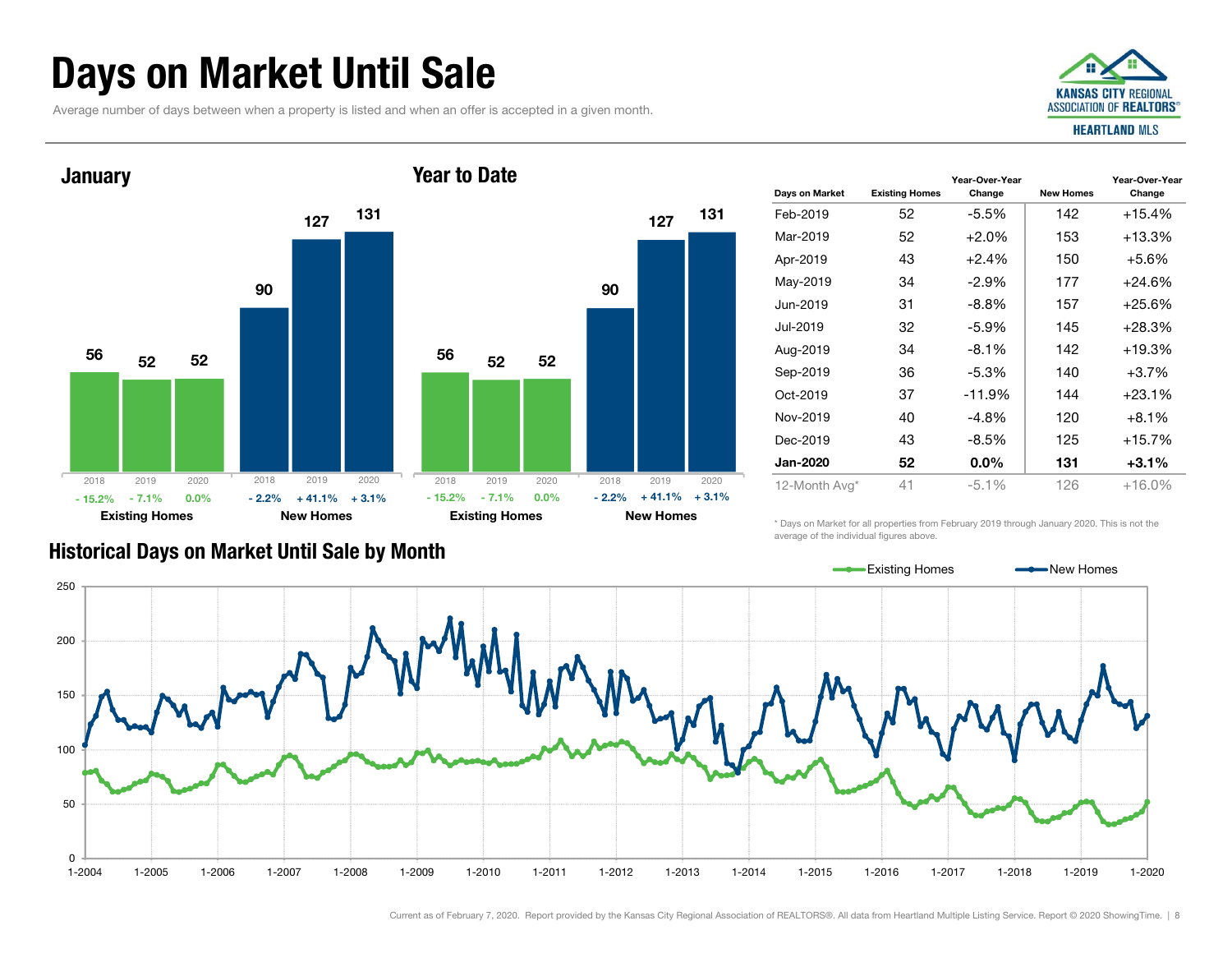## Percentage of Original List Price Received

Percentage found when dividing a property's sales price by its original list price, then taking the average for all properties sold in a given month, not accounting for seller concessions.



Year-Over-Year

#### **January**

#### Year to Date



| .<br>Received   | <b>Existing Homes</b> | Change   | <b>New Homes</b> | Change   |  |  |
|-----------------|-----------------------|----------|------------------|----------|--|--|
| Feb-2019        | 95.4%                 | $+0.1%$  | 101.0%           | $-0.1%$  |  |  |
| Mar-2019        | 96.1%                 | $-0.9\%$ | 100.3%           | $-1.3%$  |  |  |
| Apr-2019        | 97.4%                 | $-0.6\%$ | 100.7%           | $-0.8%$  |  |  |
| May-2019        | 98.0%                 | $-0.4%$  | 100.6%           | $-1.1%$  |  |  |
| Jun-2019        | 97.8%                 | $-0.3\%$ | 101.1%           | $-0.9\%$ |  |  |
| Jul-2019        | 97.4%                 | $-0.1%$  | 101.3%           | $-0.6%$  |  |  |
| Aug-2019        | 96.8%                 | $+0.1%$  | 100.5%           | $-1.6%$  |  |  |
| Sep-2019        | 95.9%                 | $-0.5%$  | 100.7%           | $-0.7%$  |  |  |
| Oct-2019        | 96.1%                 | $-0.1%$  | 100.8%           | $-0.4%$  |  |  |
| Nov-2019        | 95.9%                 | $+0.6\%$ | 100.8%           | $-0.2\%$ |  |  |
| Dec-2019        | 95.5%                 | $+0.7%$  | 100.8%           | $-0.3%$  |  |  |
| <b>Jan-2020</b> | 94.6%                 | $-0.1\%$ | 100.8%           | $-0.2%$  |  |  |
| 12-Month Avg*   | 96.8%                 | $-0.2\%$ | 101.5%           | $-0.7%$  |  |  |

Year-Over-Year

\* Pct. of Orig. Price Received for all properties from February 2019 through January 2020. This is not the average of the individual figures above.



Pct. of Orig. Price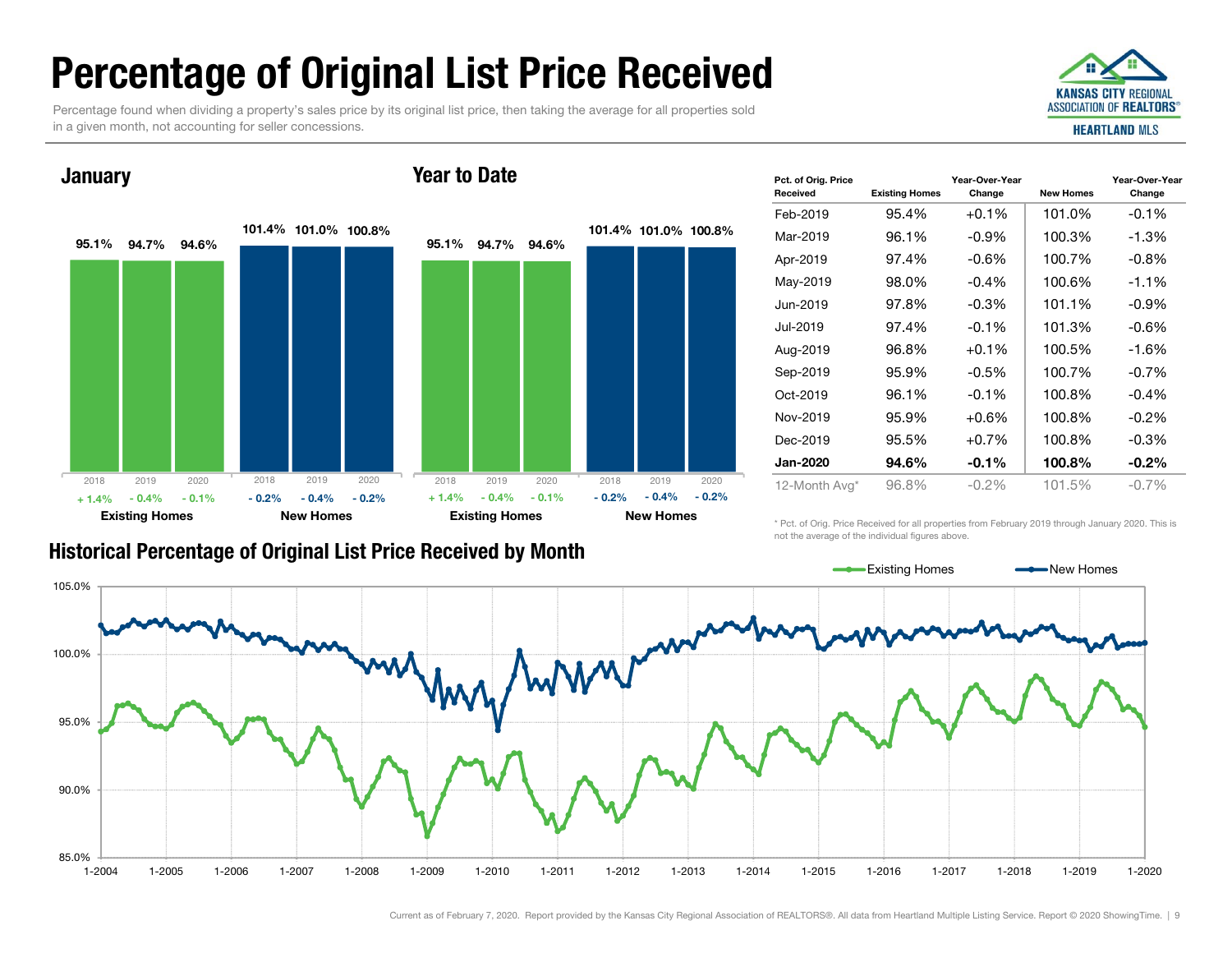### Pending Sales

A count of the properties on which offers have been accepted in a given month.



Year-Over-Year Change



#### Historical Pending Sales by Month

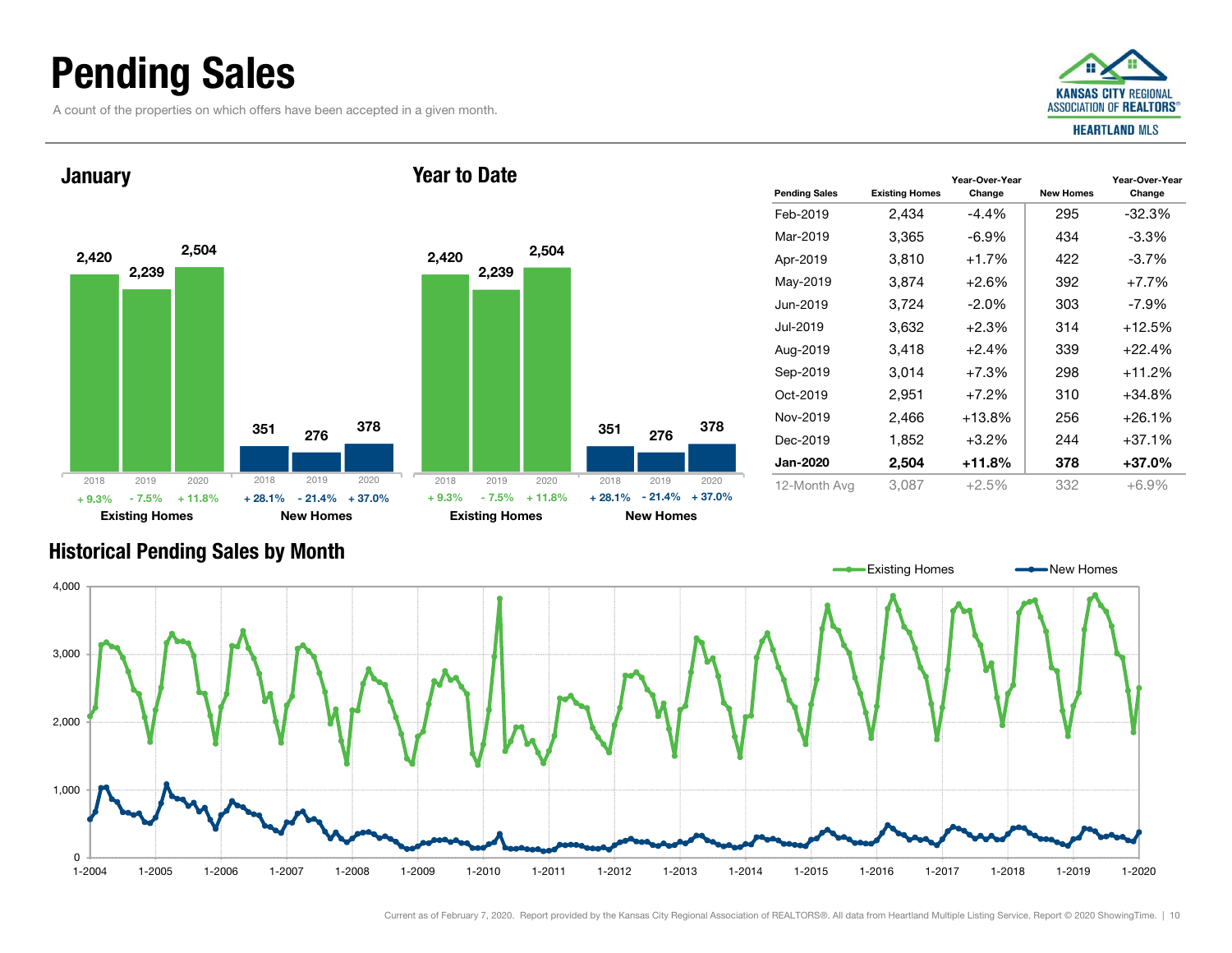### **Inventory**

The number of properties available for sale in active status at the end of a given month.



#### Inventory Existing Homes Feb-2019Mar-2019Jun-2019Jul-2019Oct-2019Nov-2019Dec-2019Jan-20205,076 1,950 5,827 2,202 4,407 1,845 Existing Homes **New Homes** New Homes **January** 2018 2019 2020  $\%$  + 14.8% - 24.4% + 12.8%  $- 24.4\%$   $+ 12.8\%$   $+ 12.9\%$  $-16.2%$ 2018 2019 2020 - 16.1%

| Inventory       | <b>Existing Homes</b> | Year-Over-Year<br>Change | <b>New Homes</b> | Year-Over-Year<br>Change |
|-----------------|-----------------------|--------------------------|------------------|--------------------------|
| Feb-2019        | 5,511                 | $+11.9%$                 | 2,118            | $+9.5%$                  |
| Mar-2019        | 5,527                 | $+5.1%$                  | 1,967            | $+1.8%$                  |
| Apr-2019        | 6,043                 | $+6.4%$                  | 1,986            | $+4.1%$                  |
| May-2019        | 6,543                 | $+1.8%$                  | 1,911            | $+1.8%$                  |
| Jun-2019        | 6,819                 | $-1.7%$                  | 1,883            | $+0.4%$                  |
| Jul-2019        | 7,023                 | $-3.3\%$                 | 1,823            | $-4.2\%$                 |
| Aug-2019        | 7,157                 | $-5.0%$                  | 1,831            | $-8.0\%$                 |
| Sep-2019        | 7,157                 | $-5.5%$                  | 1,888            | $-7.1%$                  |
| Oct-2019        | 6,988                 | $-6.4%$                  | 1,896            | $-9.6\%$                 |
| Nov-2019        | 6,219                 | $-12.5%$                 | 1,927            | $-10.9\%$                |
| Dec-2019        | 5,030                 | $-16.7%$                 | 1,849            | $-13.6%$                 |
| <b>Jan-2020</b> | 4,407                 | $-24.4%$                 | 1,845            | $-16.2%$                 |
| 12-Month Avg*   | 6,202                 | -4.6%                    | 1,910            | $-4.7\%$                 |

#### Historical Inventory by Month

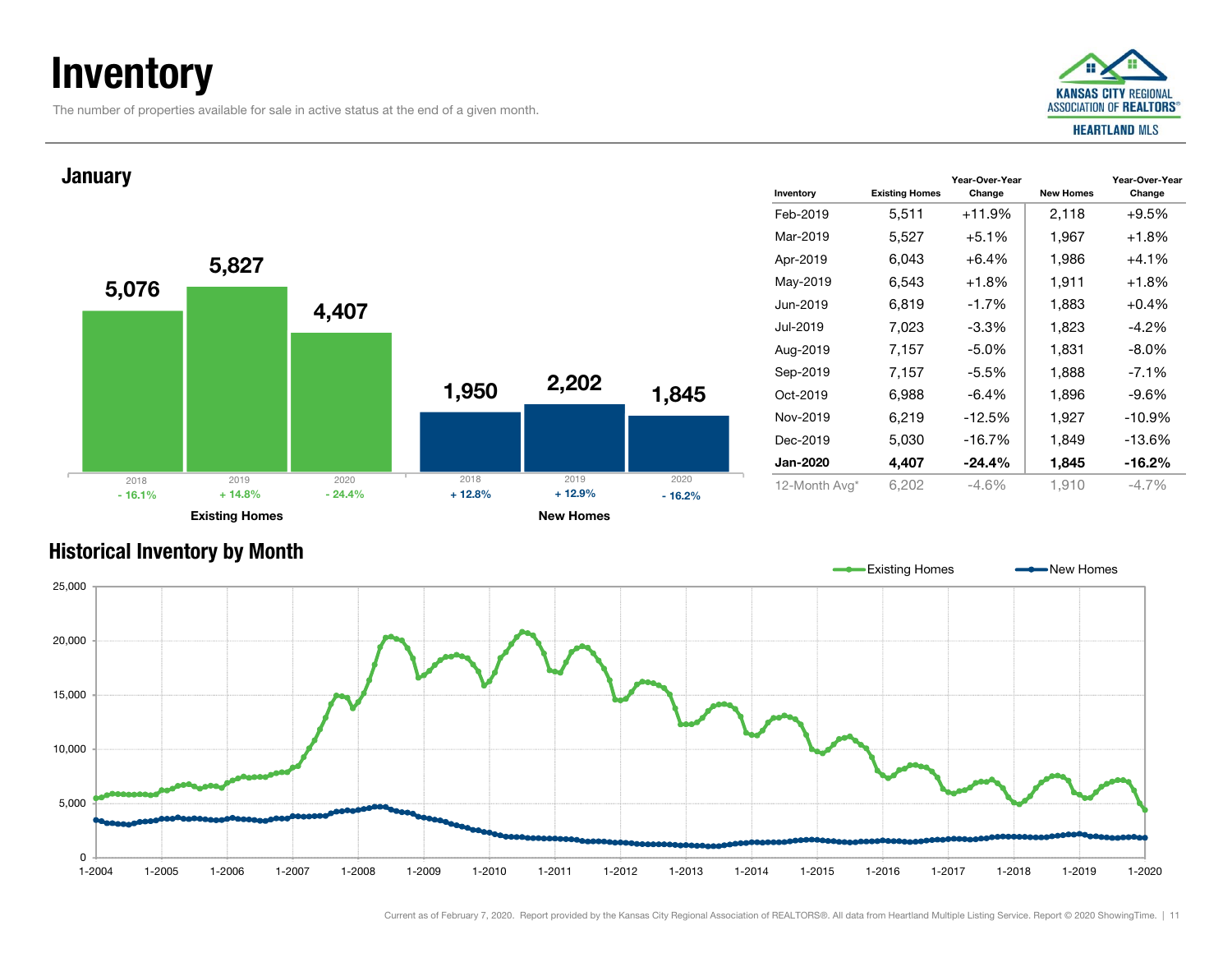## Supply

The inventory of homes for sale at the end of a given month, divided by the average monthly closed sales from the last 12 months.

Existing Homes New Homes



Change

#### Supply Existing Homes Year-Over-Year Change New Homes Year-Over-Year Feb-2019 1.8 +12.5% 6.4 +10.3%Mar-20191.8  $+5.9\%$  6.1  $+7.0\%$ Apr-2019 2.0 +5.3% 6.2 +10.7% May-2019 2.2  $+4.8\%$  6.0  $+9.1\%$ Jun-2019 2.3 0.0% 6.0 +9.1%Jul-2019 2.3 -4.2% 5.9 +7.3%Aug-2019 2.4 -4.0% 5.9 +1.7% Sep-2019 2.4 -4.0% 6.0 +1.7% Oct-2019 2.3 -4.2% 6.1 0.0%Nov-2019 2.1 -8.7% 6.3 0.0%Dec-2019 1.7 -15.0% 5.9 -6.3%Jan-2020 1.4 -26.3% 5.9 -10.6%12-Month Avg\* 2.1 -3.3% 5.9 +2.6% 1.75.91.96.61.45.9**January** 2018 2019 2020 $\%$  + 11.8% - 26.3% + 3.5%  $\%$  - 26.3% -  $+3.5\%$  -  $+11.9\%$  - 10.6% 2018 2019 2020- 15.0%

\* Supply for all properties from February 2019 through January 2020. This is not the average of the individual figures above.



### Historical Supply by Month